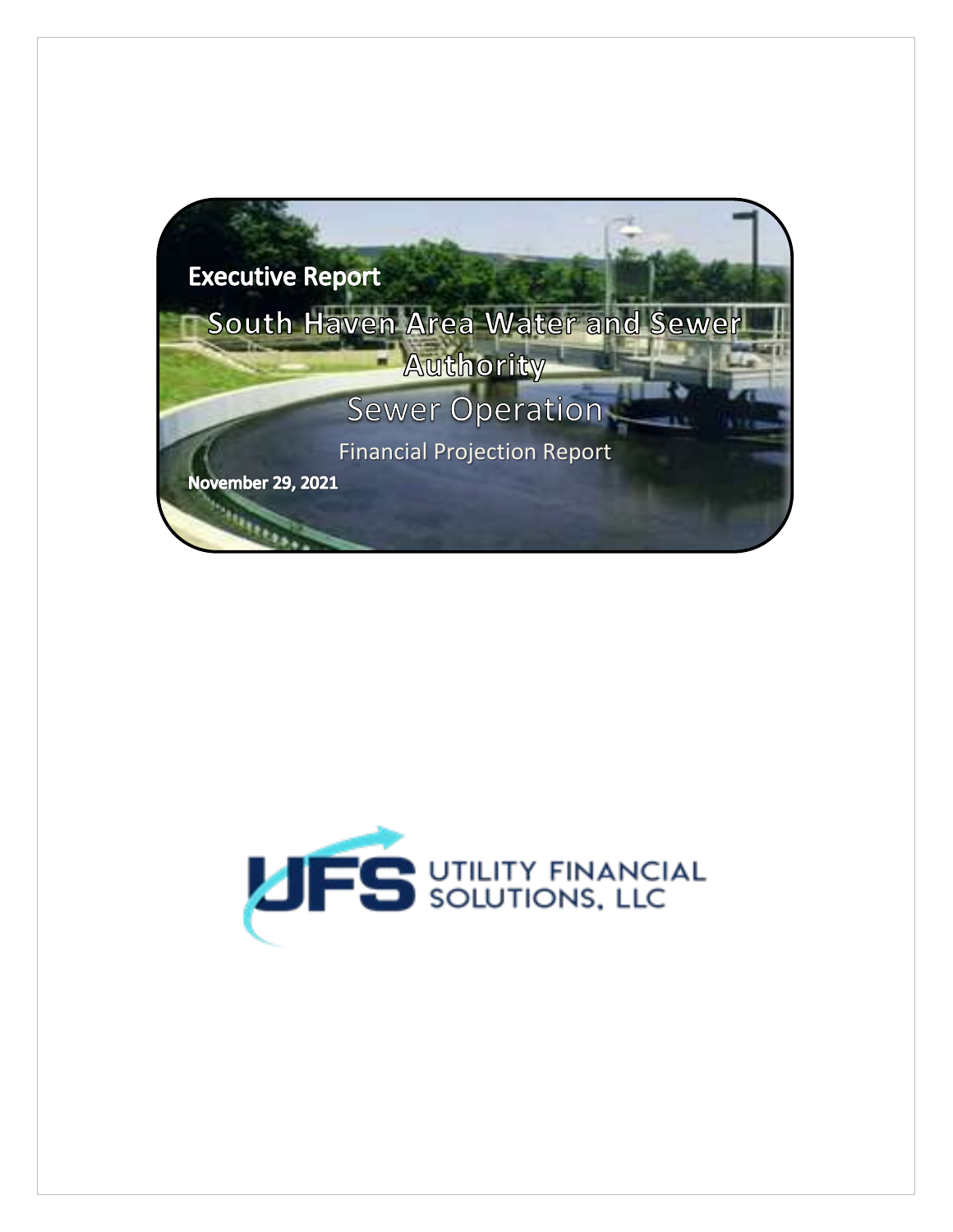

November 29, 2021

Mr. William Hunter Director of Public Works City of South Haven 1199 8<sup>th</sup> Avenue South Haven, MI 49090

Dear Mr. Hunter,

We are pleased to present this executive summary report for a financial projection completed for South Haven Area Water and Sewer Authority (SHAWSA) sewer operations. This report was prepared to provide the utility with a comprehensive examination of its existing financials by an outside party.

The specific purposes of this long-term financial projection and rate study are:

- 1) Determine sewer utility's revenue requirements for 2022/2026
- 2) Project rate adjustments needed to meet targeted revenue requirements

This report includes results of the financial projection of the Sewer Operation. Specific findings included in this report are:

- 1) Rate adjustments that are based on the utilities ability to meet or work toward three factors listed below:
	- a. Debt Coverage Ratio
	- b. Minimum Cash Reserves
	- c. Optimal Net Income

This report is intended for information and use by management and the Board of Directors for purposes stated above and is not intended to be used by anyone except the specified parties.

Sincerely,

Utility Financial Solutions, LLC Dawn Lund Vice President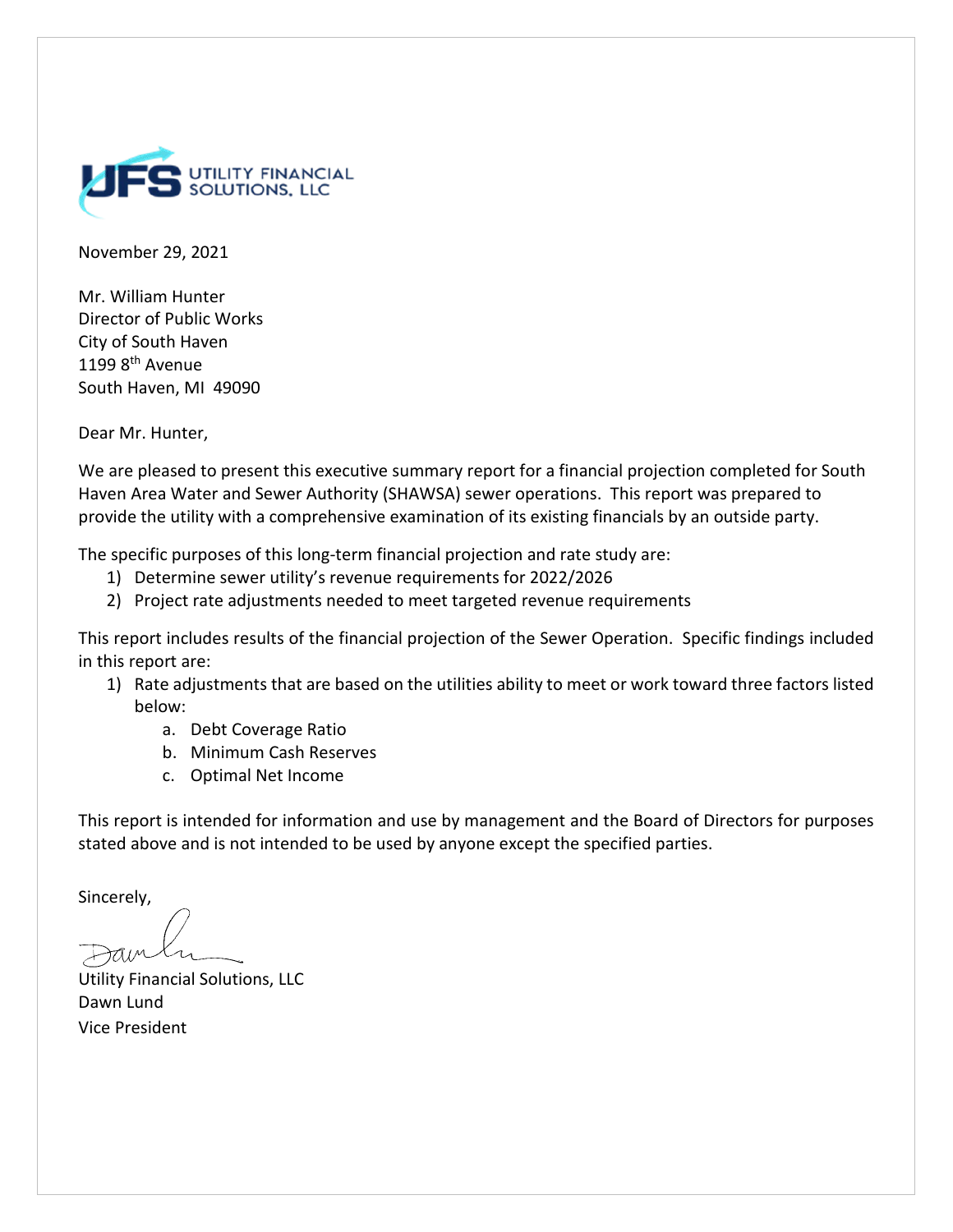

Table of Contents

| <b>Executive Summary</b>                             | Page           |
|------------------------------------------------------|----------------|
| Introduction                                         |                |
| <b>Sewer Operation</b>                               |                |
| <b>Utility Revenue Requirements</b>                  | $\overline{2}$ |
| <b>Financial Targets</b>                             | 3              |
| Summary of Financial Positions - Proposed Rate Track | 7              |
| Cost of Service Components from Prior Study          | 8              |
| <b>Significant Assumptions</b>                       | 8              |
| <b>Sewer Operation Findings</b>                      | 9              |
| Appendix 1 – Combined Financial Summary              |                |
| Appendix 2 – Proposed Rate Design and Impacts        | Ϊİ             |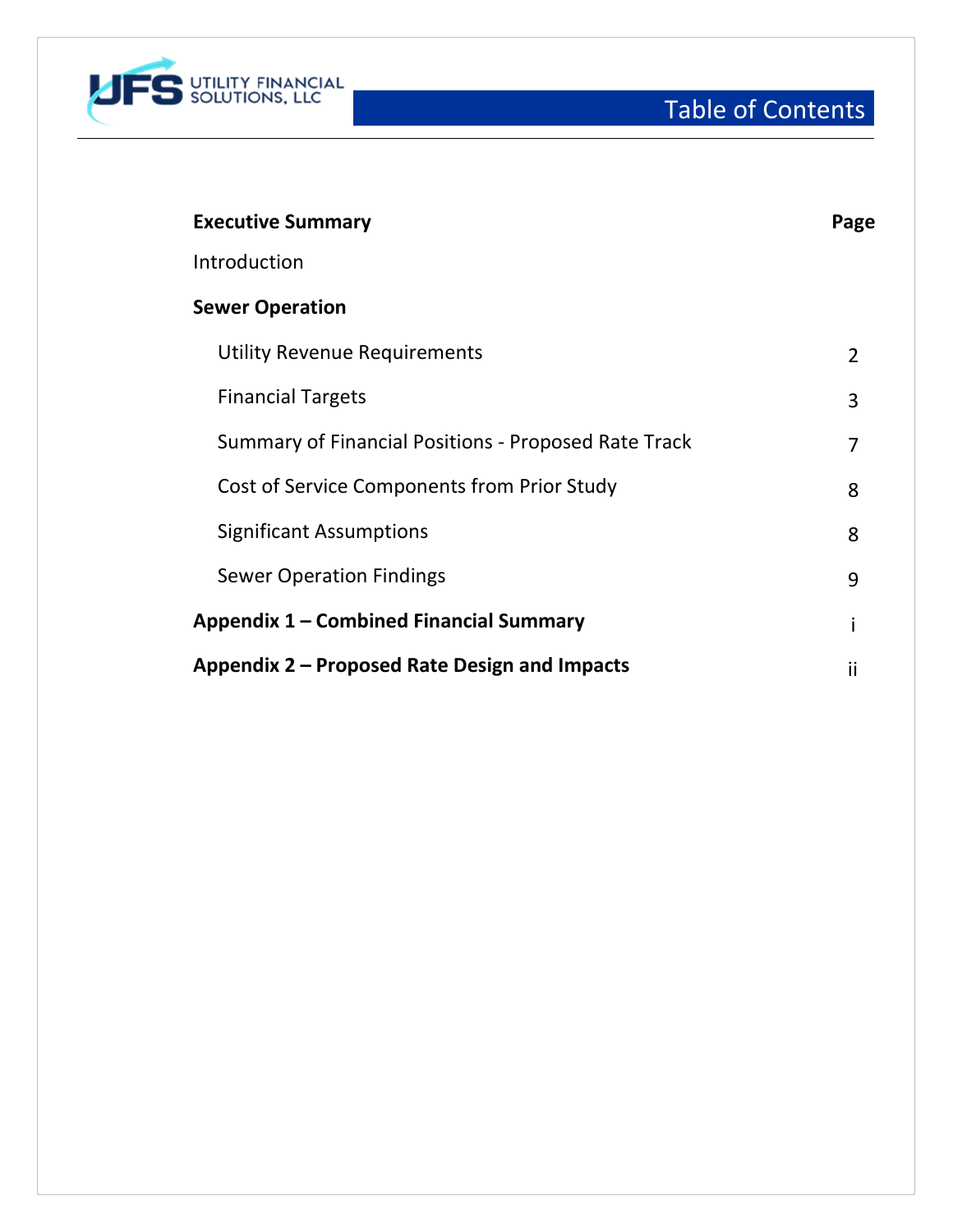

# Sewer Operations

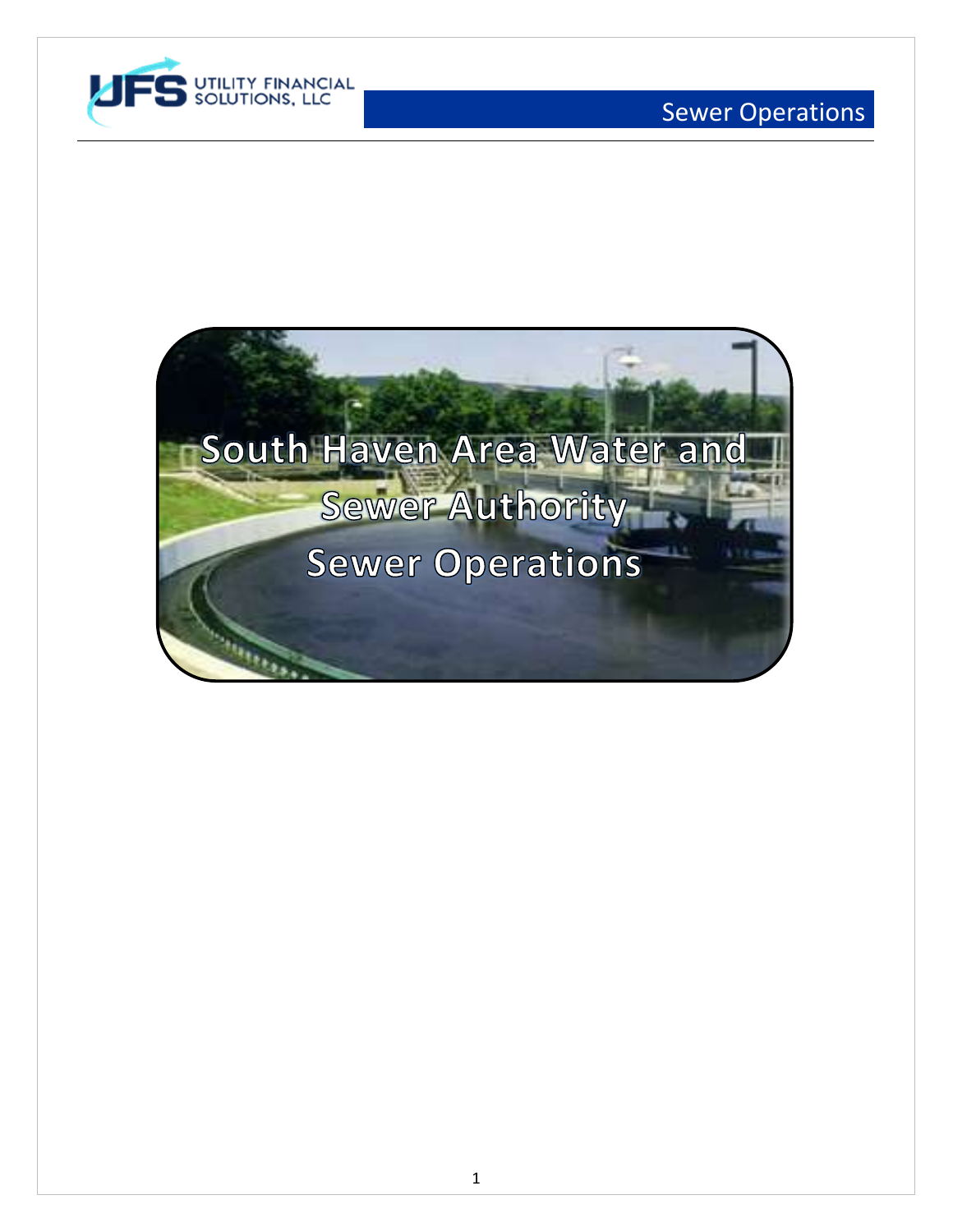

## **Utility Revenue Requirements**

To determine revenue requirements, the revenues and expenses for Fiscal Year 2020, YTD 2021, and Budget 2022 were analyzed, with adjustments made to reflect projected operating characteristics. **The projected financial statements are for cost of service purposes only.**

Table One is the projected financial summary for the Sewer Operation from 2022-2026 without any additional rate changes for the years 2023-2026. A 9.9% rate adjustment for 2022 is currently in the forecast with rates effective July 1, 2021. The financial summary also includes a projected bond issue of \$5.0 million in 2023. Without the projected bond issue, projected cash balance goes negative in 2024. The operating income for 2022 is projected at \$411,322 and decreases to an operating loss in 2026 of (\$72,987). The cash generated from operations decreases throughout the period from \$1.4 million to (\$985,659) by 2026. The debt coverage ratio is also below the targeted revenue bond requirement of 1.25/1.45.

| <b>Fiscal</b><br>Year | <b>Projected</b><br>Rate<br><b>Adjustments</b> | <b>Projected</b><br><b>Revenues</b> | <b>Projected</b><br><b>Expenses</b> | <b>Adjusted</b><br>Operating<br><b>Income</b> | <b>Projected</b><br>Cash<br><b>Balances</b> | Capital<br><b>Improvements</b> | <b>Bond Issued</b> | <b>De bt</b><br>Coverage<br>Ratio |
|-----------------------|------------------------------------------------|-------------------------------------|-------------------------------------|-----------------------------------------------|---------------------------------------------|--------------------------------|--------------------|-----------------------------------|
| 2022                  | 9.9%                                           | 4,732,266                           | 4,320,944                           | 411,322                                       | 1,368,781                                   |                                |                    | 1.32                              |
| 2023                  | $0.0\%$                                        | 4,732,266                           | 4,408,745                           | 323,521                                       | 5,200,342                                   | 1.281.000                      | 5,000,000          | 1.12                              |
| 2024                  | $0.0\%$                                        | 4,732,266                           | 4,513,870                           | 218,396                                       | 4,102,389                                   | 1,023,793                      |                    | 0.99                              |
| 2025                  | $0.0\%$                                        | 4,732,266                           | 4,661,491                           | 70,775                                        | (67, 995)                                   | 3,963,000                      |                    | 0.91                              |
| 2026                  | $0.0\%$                                        | 4,732,266                           | 4,805,253                           | (72, 987)                                     | (985,659)                                   | 642,975                        |                    | 0.86                              |
| Target in 2022        |                                                |                                     |                                     | \$1,127,789                                   |                                             |                                |                    |                                   |
| Target in 2026        |                                                |                                     |                                     | \$1,172,933                                   |                                             |                                |                    |                                   |
|                       | Minimum Target 2022                            |                                     |                                     |                                               | \$2,318,852                                 |                                |                    | 1.25/1.45                         |
|                       | Minimum Target 2026                            |                                     |                                     |                                               | \$2,587,278                                 |                                |                    | 1.25/1.45                         |

| Table One - Financial Summary (with No Additional Rate Adjustments and with |  |  |  |  |
|-----------------------------------------------------------------------------|--|--|--|--|
| <b>Bond Issues)</b>                                                         |  |  |  |  |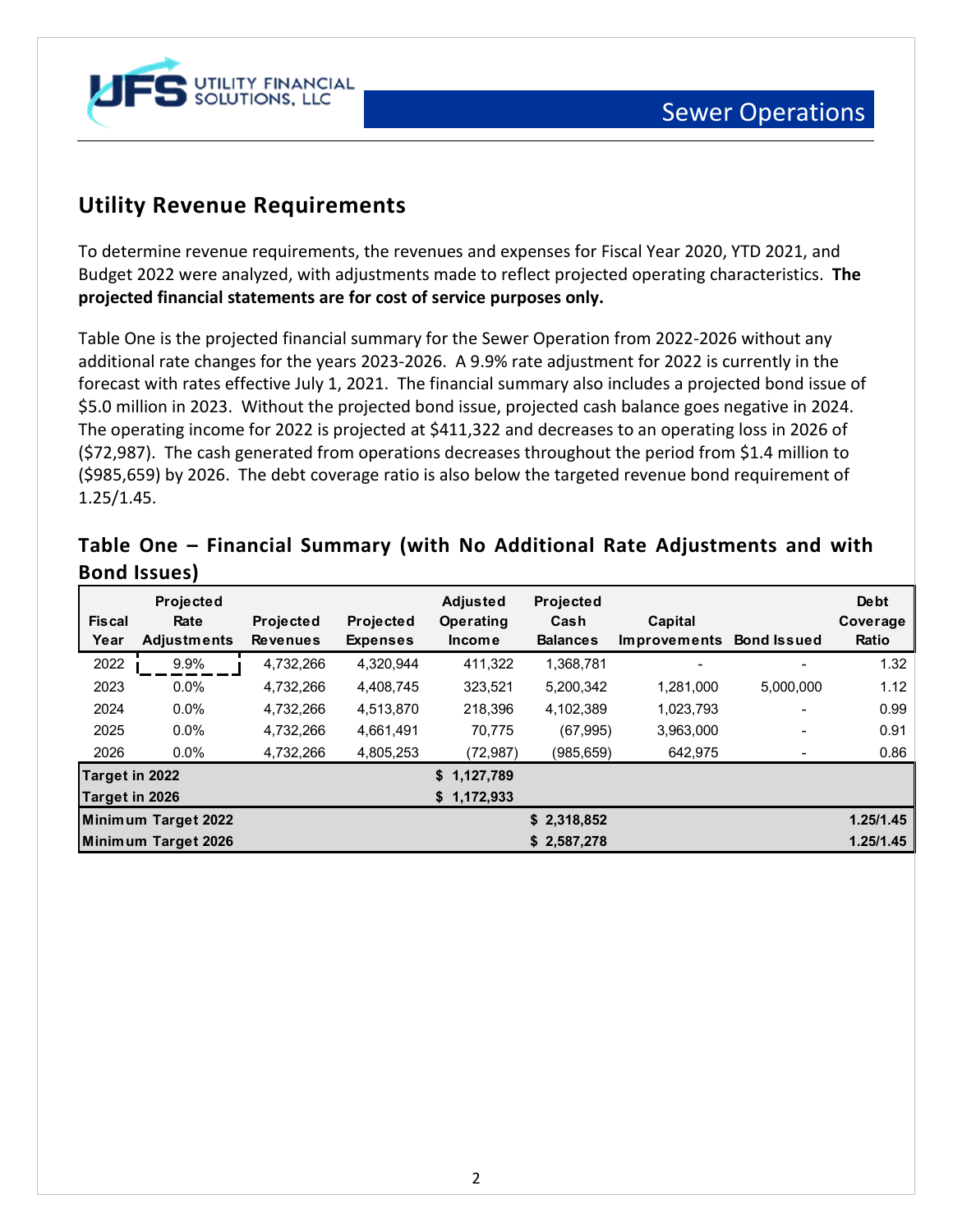

## **Financial Targets**

### **Projected Cash Flow**

Table Two is the projected cash flow for 2022-2026, including projections of capital improvements as provided by SHAWSA. Changes in the capital improvement plan can greatly affect the cash balance and targeted minimum cash reserve. The projection includes a bond issue of \$5.0 million in 2023. Cash balances decrease from \$1.4 million in 2022 to (\$985,659) by 2026.

### **Table Two – Projected Cash Flows(with No Additional Rate Adjustments and with Bonds)**

| <b>Projected Cash Flows</b>               |    | Projected<br>2022 |    | Projected<br>2023 |    | Projected<br>2024 |    | Projected<br>2025  |   | Projected<br>2026 |
|-------------------------------------------|----|-------------------|----|-------------------|----|-------------------|----|--------------------|---|-------------------|
| Add Net Income                            | \$ | $(455, 535)$ \$   |    | $(653,590)$ \$    |    | $(773, 608)$ \$   |    | $(940, 447)$ \$    |   | (1,051,180)       |
| Add Back Depreciation Expense             |    | 1,540,038         |    | 1,559,447         |    | 1,594,368         |    | 1,669,926          |   | 1,739,713         |
| Subtract Debt Principal                   |    | 672,824           |    | 732,547           |    | 834,170           |    | 876,112            |   | 902,472           |
| <b>SHAWSA Loan Principal</b>              |    | 60.750            |    | 60,750            |    | 60,750            |    | 60.750             |   | 60,750            |
| Add Bond Sale Proceeds                    |    |                   |    | 5,000,000         |    |                   |    |                    |   |                   |
| <b>Cash Available from Operations</b>     | S  | 350,929           |    | 5,112,561         | \$ | $(74, 160)$ \$    |    | $(207, 384)$ \$    |   | (274, 689)        |
| <b>Estimated Annual Capital Additions</b> |    |                   |    | 1,281,000         |    | 1,023,793         |    | 3,963,000          |   | 642,975           |
| <b>Net Cash From Operations</b>           |    | 350,929           |    | 3,831,561         |    | $(1,097,953)$ \$  |    | $(4, 170, 384)$ \$ |   | (917, 664)        |
| <b>Beginning Cash Balance</b>             |    | 1,017,852         |    | 1,368,781         |    | 5,200,342         |    | 4,102,389          |   | (67, 995)         |
| <b>Ending Cash Balance</b>                | S  | 1,368,781         |    | 5,200,342         |    | 4,102,389         | S  | $(67, 995)$ \$     |   | (985, 659)        |
|                                           |    |                   |    |                   |    |                   |    |                    |   |                   |
| <b>Total Cash Available</b>               | \$ | 1,368,781         | S  | 5,200,342         | S  | 4,102,389         | S. | $(67, 995)$ \$     |   | (985, 659)        |
| <b>Targeted Minimum</b>                   | \$ | 2,318,852         | S. | 2,503,614         | S  | 2,535,291         | S  | 2,579,470          | S | 2,587,278         |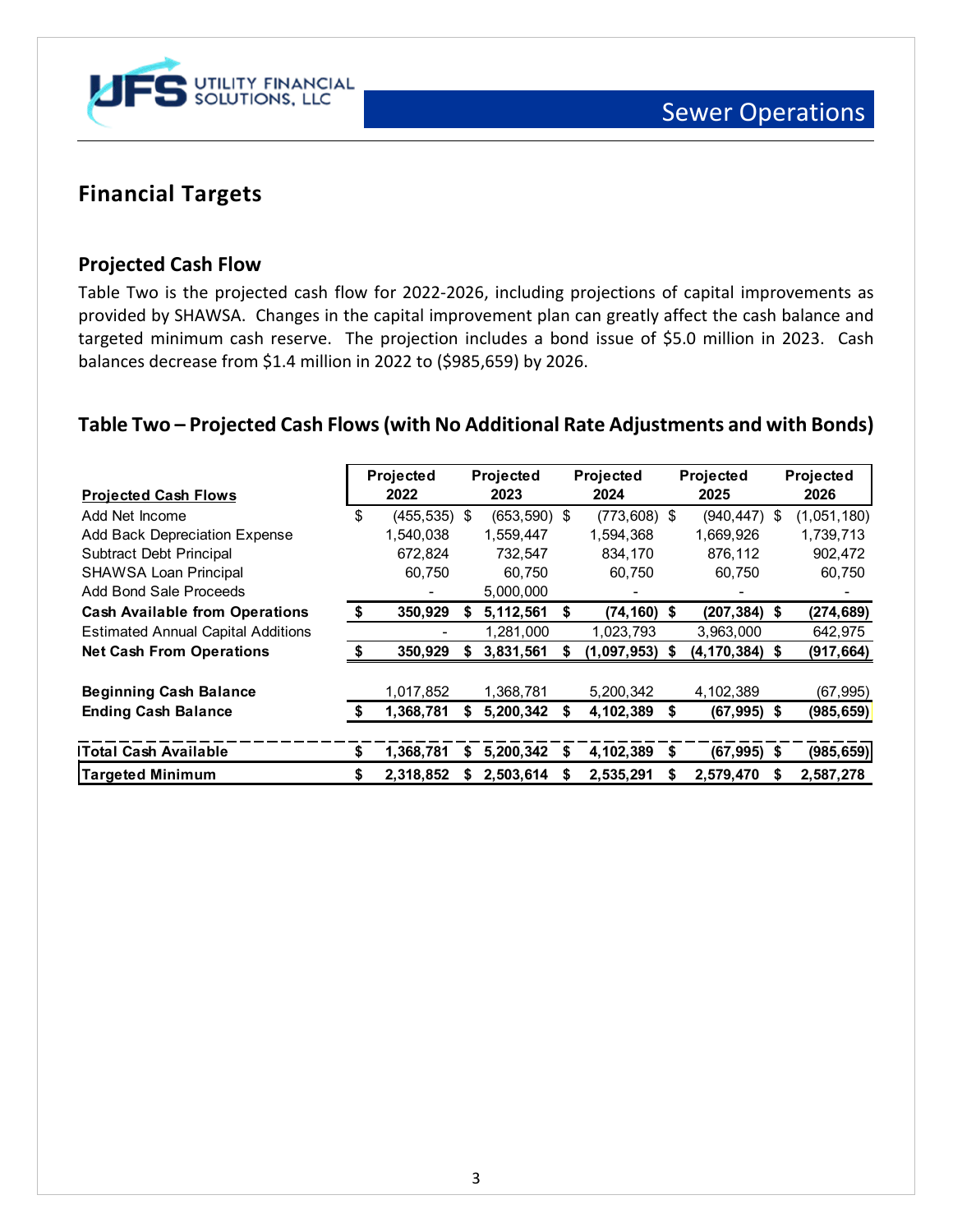

### **Minimum Cash Reserve**

Table Three is the minimum level of cash reserves required to help ensure timely replacement of assets and to provide financial stability of the sewer utility. The methodology used in this study is based on certain assumptions related to a percentage of operating expense, historical investment, capital improvements, and debt service to be kept in cash reserves. Minimum cash reserve attempts to quantify the minimum amount of cash the utility should keep in reserve and is considered at critical levels if cash approaches this minimum. Actual cash reserves may vary substantially above the minimum and is dependent on the life cycle of assets that are currently in service. The sewer utility should maintain a minimum of \$2.5 million in cash reserves based on the methodology below.

### **Table Three – Minimum Cash Reserves for 2022 – 2026**

|                                                       | Percent<br>Allocated | Projected<br>2022 | Projected<br>2023 | <b>Projected</b><br>2024 | Projected<br>2025 | Projected<br>2026 |
|-------------------------------------------------------|----------------------|-------------------|-------------------|--------------------------|-------------------|-------------------|
| Operation & Maintenance Less Depreciation Expense     | 12.3%                | 342.051           | 350.464 \$        | 359.099 \$               | 367.963           | 377.061           |
| <b>Historical Rate Base</b>                           | 1%                   | 493.868           | 506.678           | 516.916                  | 556.546           | 562.976           |
| Current Portion of Debt Service Reserve               | 100%                 | 1.406.502         | 1.570.041         | 1.582.846                | 1.578.531         | 1,570,810         |
| Five Year Capital Improvements - Net of bond proceeds | 20%                  | 76.431            | 76.431            | 76.431                   | 76.431            | 76,431            |
| <b>Targeted Minimum Cash Reserve Levels</b>           |                      | 2.318.852         | 2.503.614         | 2,535,291                | 2,579,470         | 2,587,278         |
| <b>Projected Cash Reserves</b>                        |                      | 1.368.781         | 5.200.342         | 4.102.389                | (67, 995)         | (985, 659)        |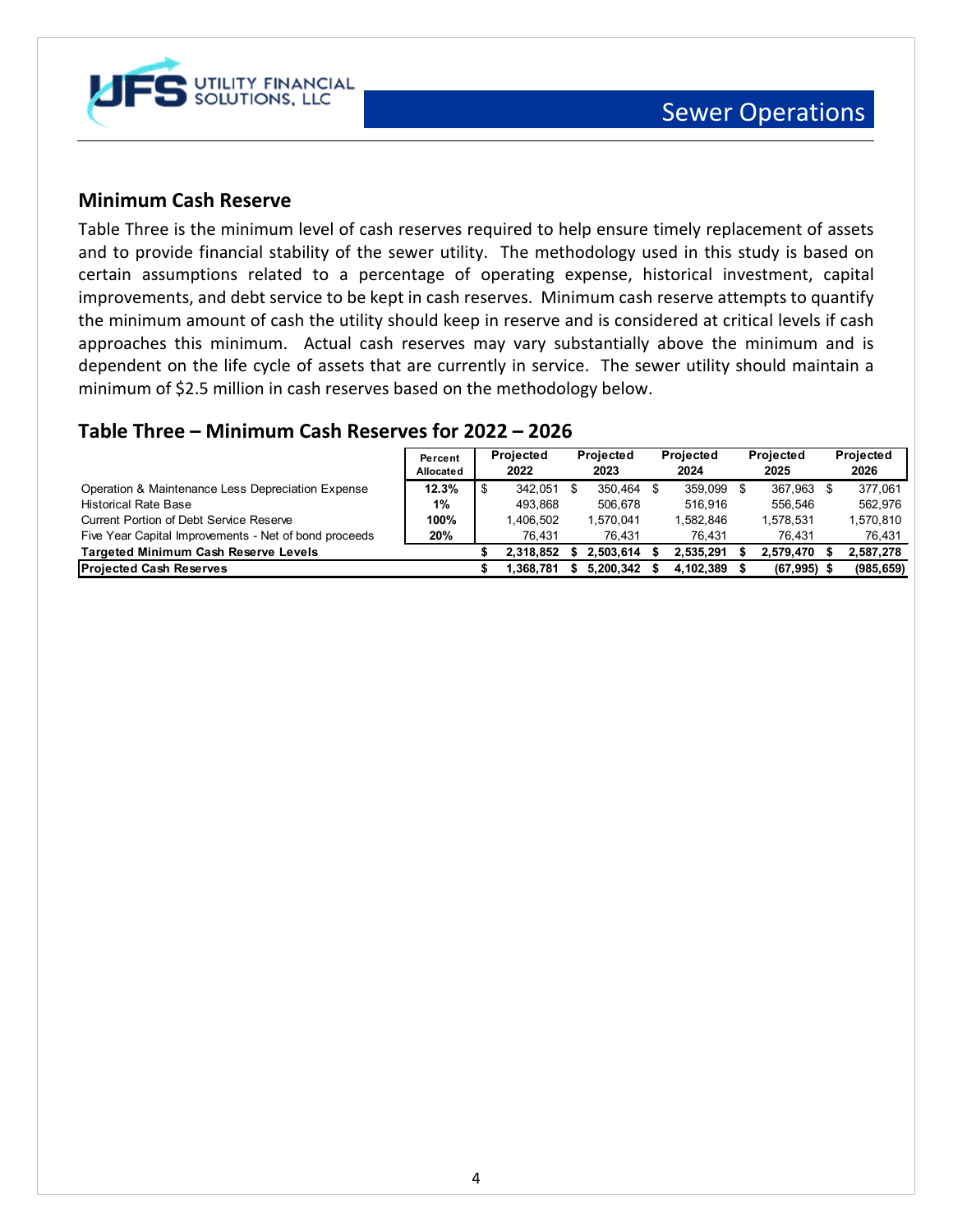

### **Debt Coverage Ratio**

The minimum targeted debt coverage ratio for prudent financial planning purposes is 1.45 for any outstanding revenue bonds on the sewer system. Although most of the debt is through purchased treatment costs, maintaining a 1.45 debt coverage ratio is good business practice and helps to achieve the following:

- a. Helps to ensure adequate funds are available to meet debt service payments in years when sales are low due to cold or wet summers or loss of a major customer(s).
- b. Obtain higher bond rating, if revenue bonds are sold in the future, to lower interest cost.

Table Four below contains projected debt coverage ratios from 2022-2026.

## **Table Four - Debt Coverage Ratio – (with No Additional Rate Adjustments and with Bonds)**

|                                           | <b>Projected</b> |    | Projected       | <b>Projected</b> |                | <b>Projected</b> |            |   | <b>Projected</b> |
|-------------------------------------------|------------------|----|-----------------|------------------|----------------|------------------|------------|---|------------------|
| Debt Coverage Ratio                       | 2022             |    | 2023            |                  | 2024           |                  | 2025       |   | 2026             |
| Add Net Income                            | $(455, 535)$ \$  |    | $(653, 590)$ \$ |                  | $(773,608)$ \$ |                  | (940, 447) |   | (1,051,180)      |
| <b>Add Depreciation Expense</b>           | 1,540,038        |    | 1,559,447       |                  | 1,594,368      |                  | 1,669,926  |   | 1,739,713        |
| Add Interest Expense                      | 609.811          |    | 673.955         |                  | 735,872        |                  | 706,733    |   | 676,059          |
| Cash Available for Debt Service           | .694.314         |    | 1,579,812       |                  | .556,632       |                  | ,436,212   |   | ,364,592         |
| Debt Principal and Interest               | 1,282,635        | \$ | .406,502        |                  | .570,041       |                  | .582,846   | S | ,578,531         |
| Projected Debt Coverage Ratio (Covenants) | 1.32             |    | 1.12            |                  | 0.99           |                  | 0.91       |   | 0.86             |
| Minimum Debt Coverage Ratio               | 1.45             |    | 1.45            |                  | 1.45           |                  | 1.45       |   | 1.45             |

**Debt Coverage Ratios are below targeted minimums throughout the projection period.**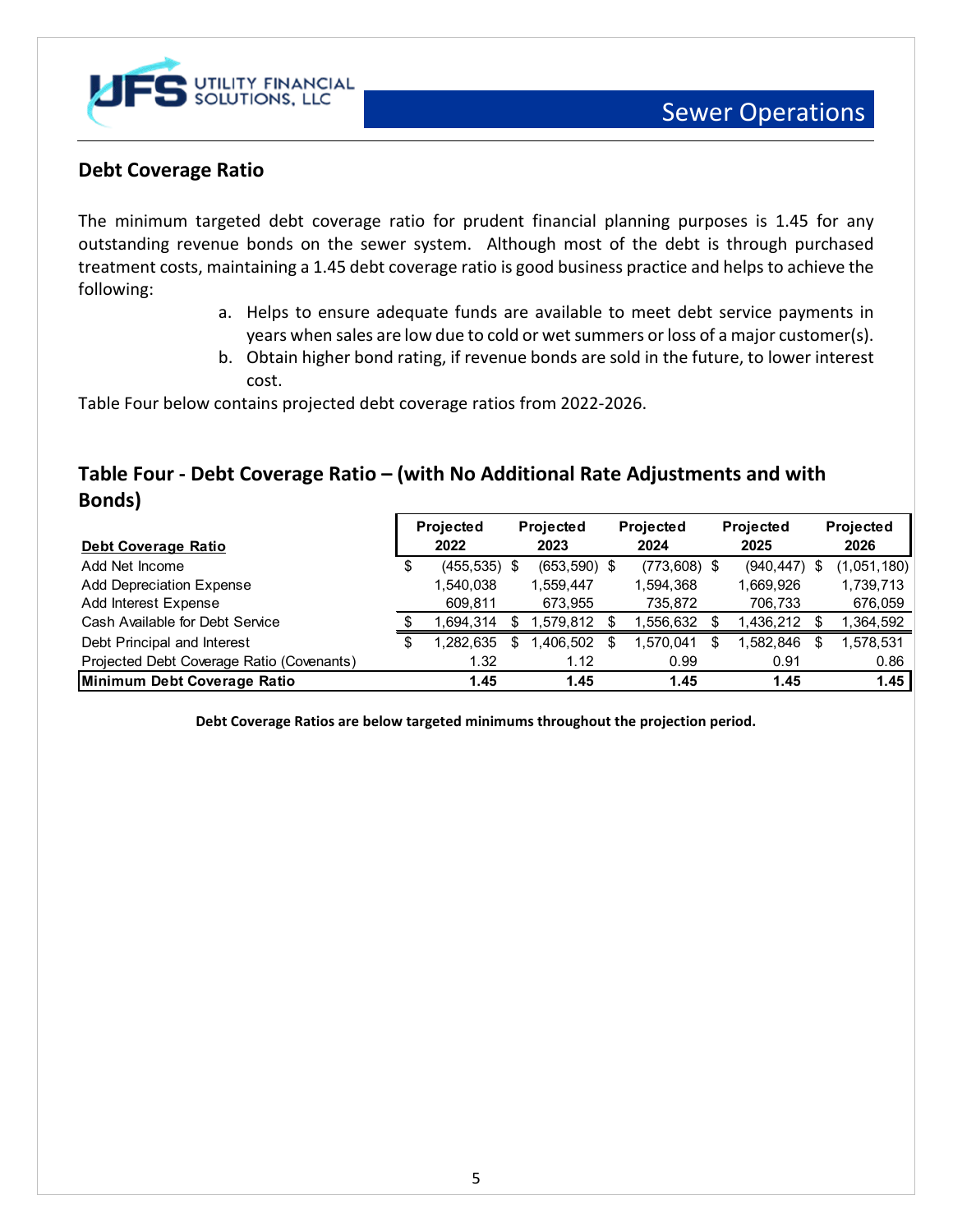

## **Rate of Return**

The optimal target for setting rates is the establishment of a target operating income to help ensure the following:

- 1) Funding of Interest Expense on the outstanding principal on debt. Interest expense is below the operating income line and needs to be recouped through the operating income balance.
- 2) Funding of the inflationary increase on the assets invested in the system. The inflation on the replacement of assets invested in the utility should be recouped through the Operating Income
- 3) Adequate rate of return on investment to help ensure current customers are paying their fair share of the use of the infrastructure and not deferring the charge to future generations.

As improvements are made to the system, the optimal operating income target will increase unless annual depreciation expense is greater than yearly capital improvements. The target established is \$1.1 million with a projected operating income of \$411,322 in 2022. Operating income decreases throughout the period to an operating loss of (\$72,987) in 2026.

## **Table Five - Rate of Return Calculation – (with No Additional Rate Adjustments and with Bonds)**

|                                            | Percent            | <b>Projected</b> | <b>Projected</b> | <b>Projected</b> | <b>Projected</b> | <b>Projected</b> |
|--------------------------------------------|--------------------|------------------|------------------|------------------|------------------|------------------|
|                                            | <b>Allocated I</b> | 2022             | 2023             | 2024             | 2025             | 2026             |
| Outstanding Principal on Debt              | 3.4%               | 609.811          | 673.955          | 735.872          | 706.733          | 676.059          |
| System Equity                              | 5.9%               | 517.978          | 261.235          | 288.992          | 484.426          | 496.874          |
| <b>Target Operating Income</b>             |                    | 1.127.789        | 935.190          | .024.864         | 1,191,159        | 1,172,933        |
| <b>Projected Adjusted Operating Income</b> |                    | 411.322          | 323.521          | 218.396          | 70.775           | (72, 987)        |
| Rate of Return in %                        |                    | 4.2%             | 3.5%             | 3.9%             | 4.2%             | 4.3%             |

**Target Operating Income is not being met throughout the projection period.**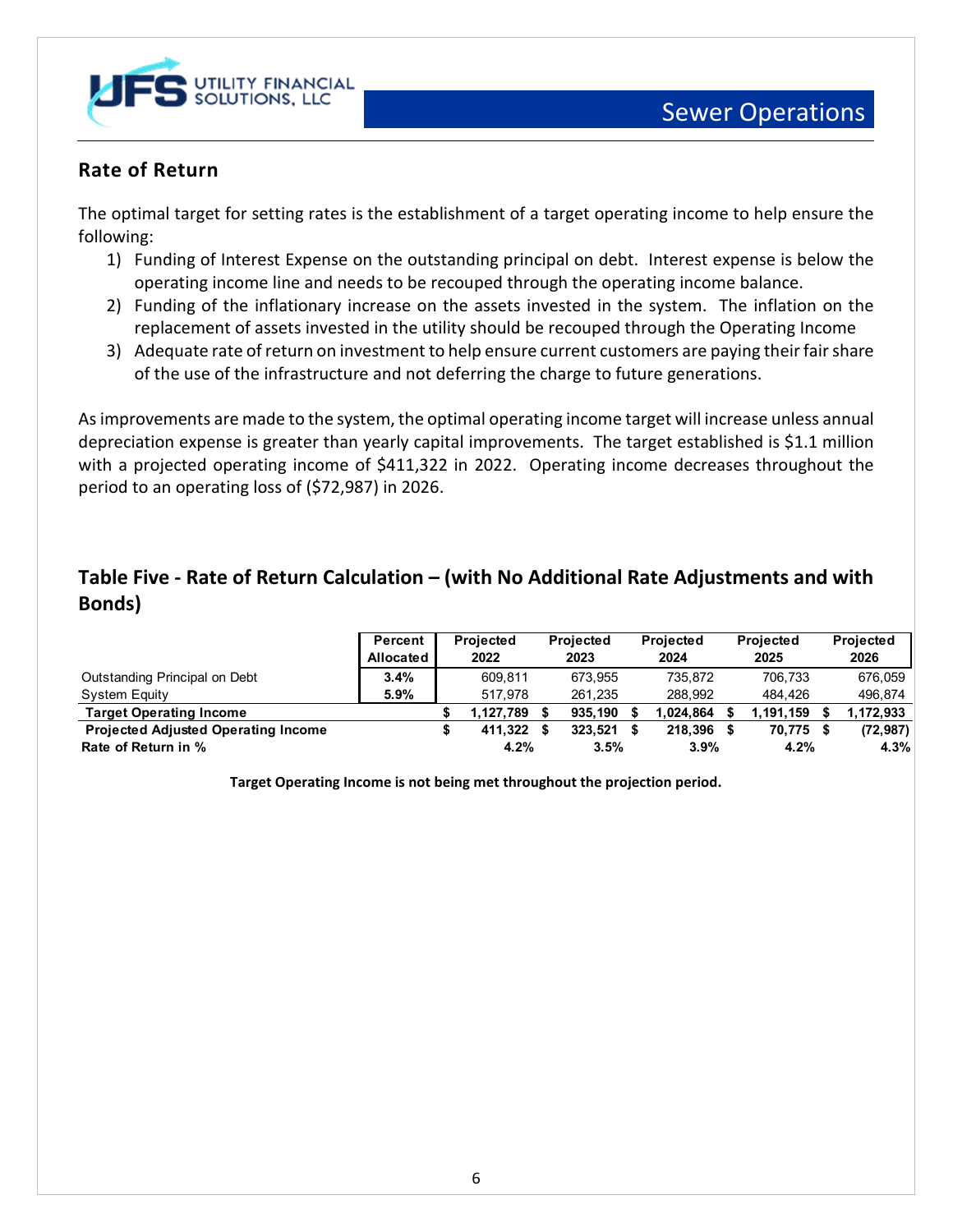

## **SUMMARY OF FINANCIAL POSITION**

### **Proposed Rate Track**

Increasing rates requires balancing the financial health of the utility with the financial impact on customers and cost of service results. Table Six below is the financial projection with an additional projected rate track of 9.9% in 2023-2024 and 2.9% in 2025-2026. The rate track was developed to move toward minimum targets. Cash balances stabilize and are maintained throughout the projection period and operating income stablizes. The debt coverage ratio meets targets starting in 2024. The rate track should be reviewed annually as changes in revenues, expenses and capital can impact the rate track.

| <b>Fiscal</b><br>Year | Projected<br>Rate<br><b>Adjustments</b> | Projected<br><b>Revenues</b> | Projected<br><b>Expenses</b> | <b>Adjusted</b><br>Operating<br><b>Income</b> | Projected<br>Cash<br><b>Balances</b> | Capital<br><b>Improvements</b> | <b>Bond Issued</b>       | Debt<br>Coverage<br>Ratio |
|-----------------------|-----------------------------------------|------------------------------|------------------------------|-----------------------------------------------|--------------------------------------|--------------------------------|--------------------------|---------------------------|
| 2022                  | 9.9%                                    | 4,732,266                    | 4,320,944                    | 411,322                                       | 1,368,781                            |                                |                          | 1.32                      |
| 2023                  | 9.9%                                    | 5,156,550                    | 4,428,554                    | 727.995                                       | 5,604,816                            | 1,281,000                      | 5,000,000                | 1.41                      |
| 2024                  | 9.9%                                    | 5,622,838                    | 4,555,450                    | 1,067,388                                     | 5,357,877                            | 1,023,793                      |                          | 1.53                      |
| 2025                  | 2.9%                                    | 5,772,950                    | 4,710,081                    | 1,062,869                                     | 2,185,865                            | 3,963,000                      | $\overline{\phantom{a}}$ | 1.54                      |
| 2026                  | 2.9%                                    | 5,927,415                    | 4,861,054                    | 1,066,361                                     | 2,418,478                            | 642,975                        |                          | 1.59                      |
| Target in 2022        |                                         |                              |                              | \$1,127,789                                   |                                      |                                |                          |                           |
| Target in 2026        |                                         |                              |                              | \$1,172,933                                   |                                      |                                |                          |                           |
|                       | Minimum Target 2022                     |                              |                              |                                               | \$2,318,852                          |                                |                          | 1.25/1.45                 |
|                       | Minimum Target 2026                     |                              |                              |                                               | \$2,594,142                          |                                |                          | 1.25/1.45                 |

## **Table Six – Financial Summary (with Proposed Rate Adjustments and with Bonds)**

• The rate tracks were set to stabilize operating income and cash will need to be monitored as capital improvements materialize.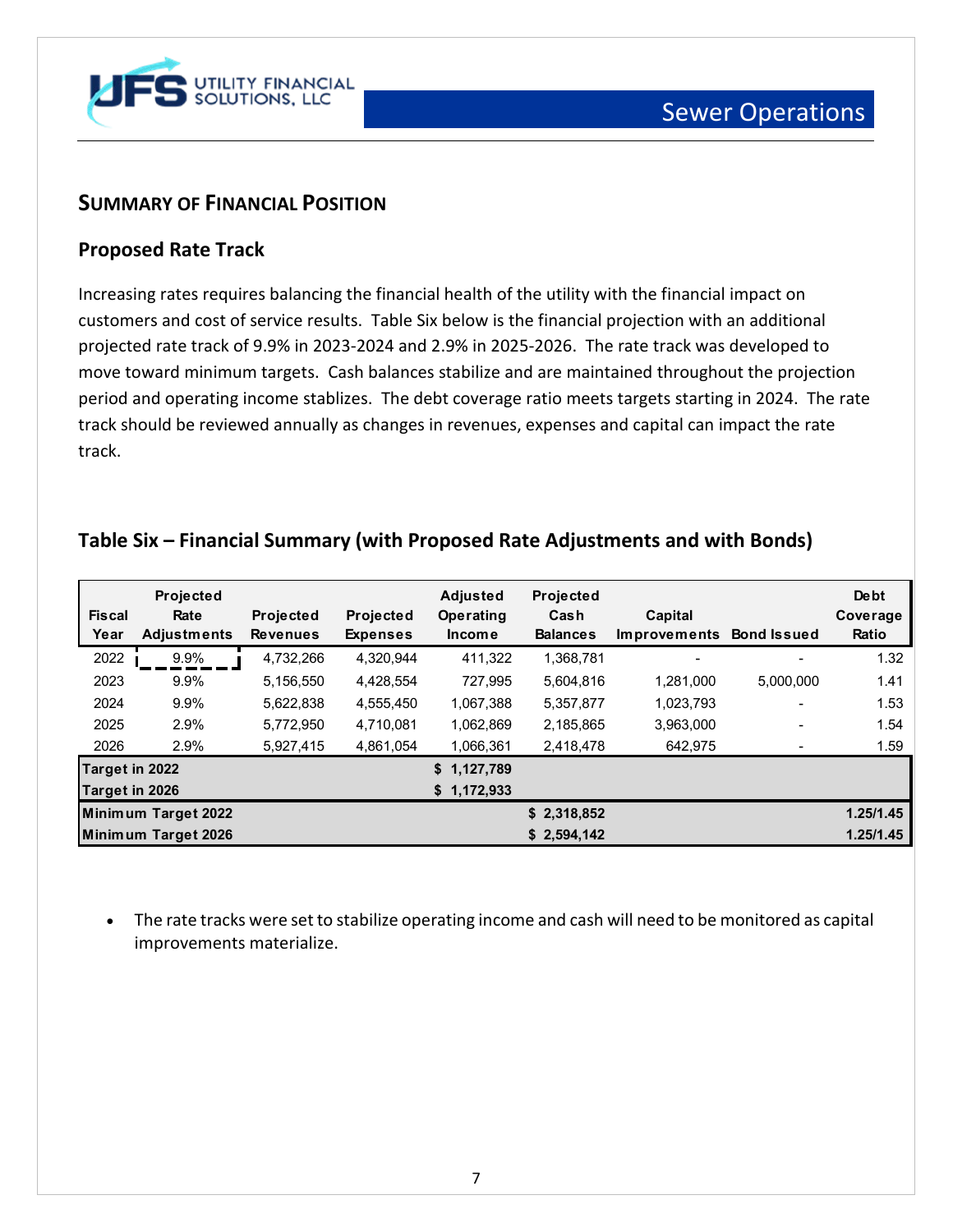

## **COST OF SERVICE COMPLETED IN 2020**

A cost of service study was completed in 2020. The actual rate design will depend on the effect to customers by meter size based on average usage. The rate design should work towards cost of service, while designed to avoid significant rate impact.

## **SIGNIFICANT ASSUMPTIONS**

This section outlines the procedures used to develop the financial projection study and rate design for SHAWSA's Sewer Utility and the related significant assumptions.

### **Forecasted Operating Expenses**

Forecasted expenses were based on 2020 actual, YTD 2021, and Budget 2022 and adjusted for inflation.

#### **Projection Cash Balance**

The 2021 projection cash balance was approximately \$1.0 million.

#### **Growth**

Growth on sales was projected at 0.0%.

#### **Inflation**

Inflation was assumed at 2.65% annually following SHAWSA's historical trends.

#### **Interest Income**

Interest income was forecasted based on projected cash balances and an interest rate of 0.5%.

#### **Capital Improvements**

The capital improvement projections were provided by SHAWSA. Projections for 2022-2026 are listed below:

| Year | Projected<br>Capital<br>Improvement |
|------|-------------------------------------|
| 2022 |                                     |
| 2023 | 1,281,000                           |
| 2024 | 1,023,793                           |
| 2025 | 3,963,000                           |
| 2026 | 642,975                             |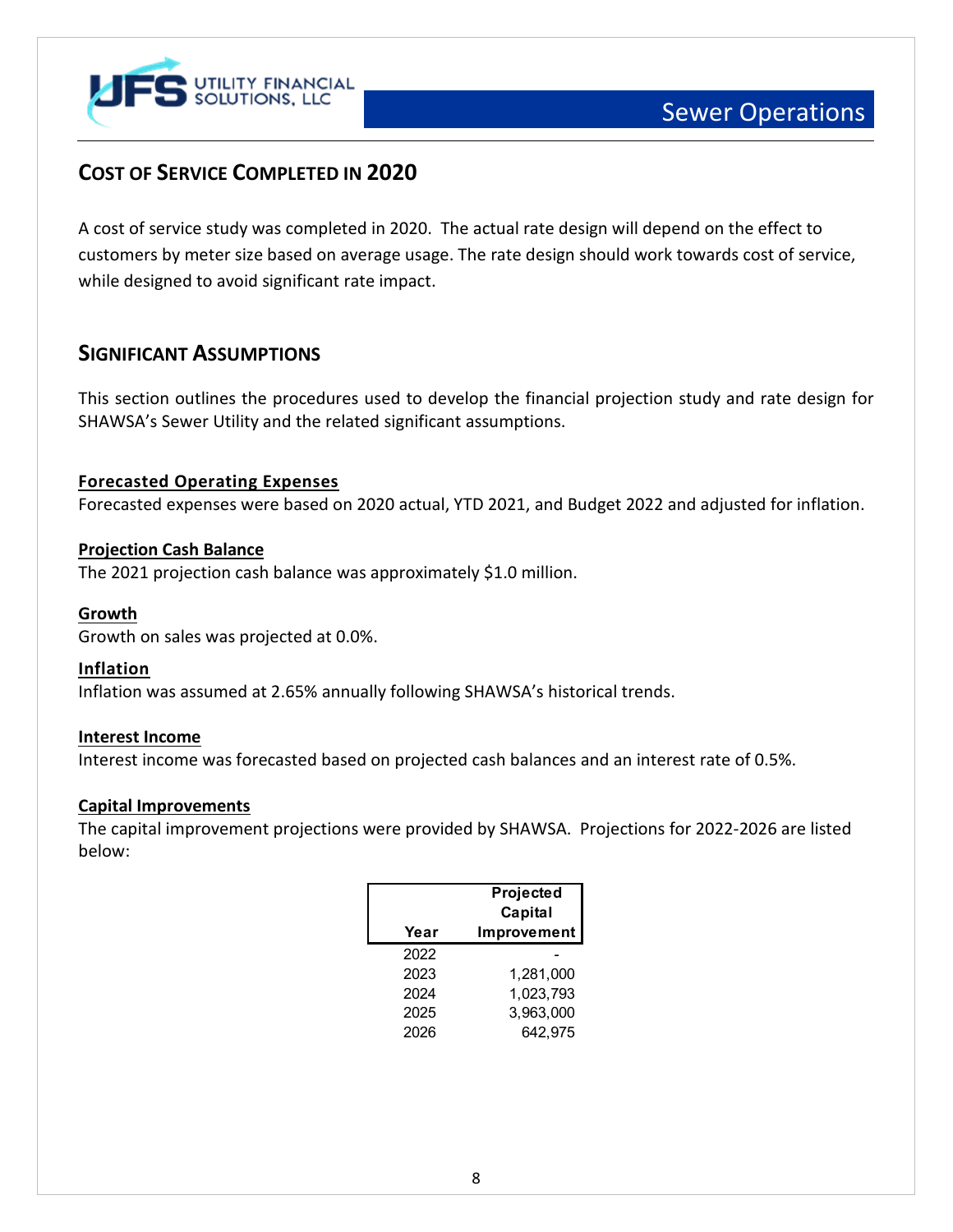

## **Sewer Operation Findings**

1) For SHAWSA to maintain long-term financial targets of the sewer utility, rate increases should be considered. Below is a summary of the five-year financial projection with additional proposed rate increases of 9.9% in 2023-2024 and 2.9% in 2025-2026. The projection also includes a bond issue of \$5.0 million in 2023. The rate track should be reviewed annually as changes in revenues, expenses and capital can affect the rate track and bonding requirements.

| <b>Fiscal</b><br>Year | Projected<br>Rate<br><b>Adjustments</b> | <b>Projected</b><br><b>Revenues</b> | Projected<br><b>Expenses</b> | <b>Adjusted</b><br>Operating<br><b>Income</b> | Projected<br>Cash<br><b>Balances</b> | Capital<br>Improvements Bond Issued |           | <b>De bt</b><br>Coverage<br>Ratio |
|-----------------------|-----------------------------------------|-------------------------------------|------------------------------|-----------------------------------------------|--------------------------------------|-------------------------------------|-----------|-----------------------------------|
| 2022                  | 9.9%                                    | 4,732,266                           | 4,320,944                    | 411,322                                       | 1,368,781                            | ٠                                   | ۰         | 1.32                              |
| 2023                  | 9.9%                                    | 5,156,550                           | 4.428.554                    | 727.995                                       | 5.604.816                            | 1.281.000                           | 5,000,000 | 1.41                              |
| 2024                  | 9.9%                                    | 5,622,838                           | 4,555,450                    | 1,067,388                                     | 5,357,877                            | 1,023,793                           |           | 1.53                              |
| 2025                  | 2.9%                                    | 5,772,950                           | 4.710.081                    | 1,062,869                                     | 2,185,865                            | 3,963,000                           |           | 1.54                              |
| 2026                  | 2.9%                                    | 5,927,415                           | 4,861,054                    | 1,066,361                                     | 2,418,478                            | 642.975                             |           | 1.59                              |
| Target in 2022        |                                         |                                     |                              | \$1,127,789                                   |                                      |                                     |           |                                   |
| Target in 2026        |                                         |                                     |                              | \$1,172,933                                   |                                      |                                     |           |                                   |
|                       | Minimum Target 2022                     |                                     |                              |                                               | \$2,318,852                          |                                     |           | 1.25/1.45                         |
|                       | Minimum Target 2026                     |                                     |                              |                                               | \$2,594,142                          |                                     |           | 1.25/1.45                         |

2) The financial projection revenue, expenses and cash flow should be updated annually with the budget process to determine if the rate track is on target. Any changes in revenues, expenses and capital improvements can greatly affect the rate track and bonding requirements.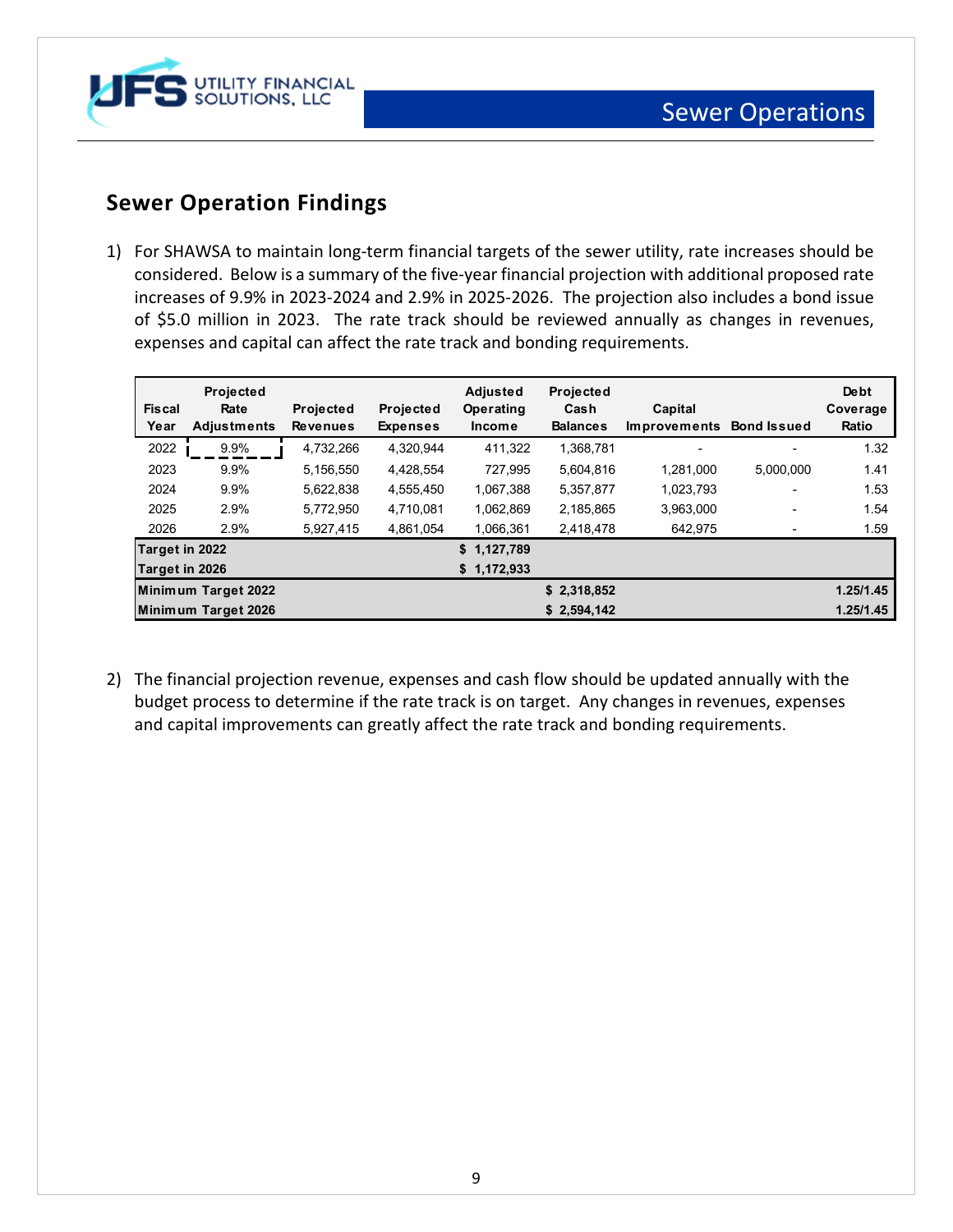## **Combined Financial Summary**

The table below represents the combined projected financial summary for the water and sewer operations for SHAWSA. The rate track should be reviewed annually as changes in revenues, expenses and capital can affect the rate track and bonding requirements.

|               | <b>Projected</b>   | <b>Projected</b>   |                 |                  |                 |                |                                 |                          |             |
|---------------|--------------------|--------------------|-----------------|------------------|-----------------|----------------|---------------------------------|--------------------------|-------------|
|               | Rate               | Rate               |                 |                  | <b>Adjusted</b> | Operating      |                                 |                          | <b>Debt</b> |
| <b>Fiscal</b> | <b>Adjustments</b> | <b>Adjustments</b> | Projected       | <b>Projected</b> | Operating       | Cash           | Capital                         |                          | Coverage    |
| Year          | (Water)            | (Wastewater)       | <b>Revenues</b> | <b>Expenses</b>  | <b>Income</b>   | <b>Balance</b> | <b>Improvements Bond Issues</b> |                          | Ratio       |
| 2022          | 6.5%               | 9.9%               | 10,155,959      | 7,804,348        | 2,351,611       | 3.332.954      | 856.625                         |                          | 1.39        |
| 2023          | 6.5%               | 9.9%               | 10.884.571      | 8.015.801        | 2.868.770       | 15.953.173     | 3.004.641                       | 14.321.711               | 1.39        |
| 2024          | 2.9%               | 9.9%               | 11,495,505      | 8.264.516        | 3.230.989       | 12,737,326     | 4,393,850                       | $\overline{\phantom{a}}$ | 1.30        |
| 2025          | 2.9%               | 2.9%               | 11,794,458      | 8,559,287        | 3,235,171       | 6,676,982      | 7,328,883                       |                          | 1.32        |
| 2026          | 2.9%               | 2.9%               | 12,102,080      | 8,827,270        | 3.274.810       | 6.571.047      | 1.505.105                       |                          | 1.35        |
| Target 2022   |                    |                    |                 |                  | 2.408.291<br>S  | 5,369,051<br>s |                                 |                          | 1.25/1.45   |
| Target 2026   |                    |                    |                 |                  | 2,774,784<br>S  | 6.241.061      |                                 |                          | 1.25/1.45   |

• The rate tracks were set to stabilize operating income, cash balances and debt coverage ratio. In addition, \$14.3 million in bonds may be needed around 2023 to help fund the water and sewer capital improvement program. Cash will need to be monitored as capital improvements materialize.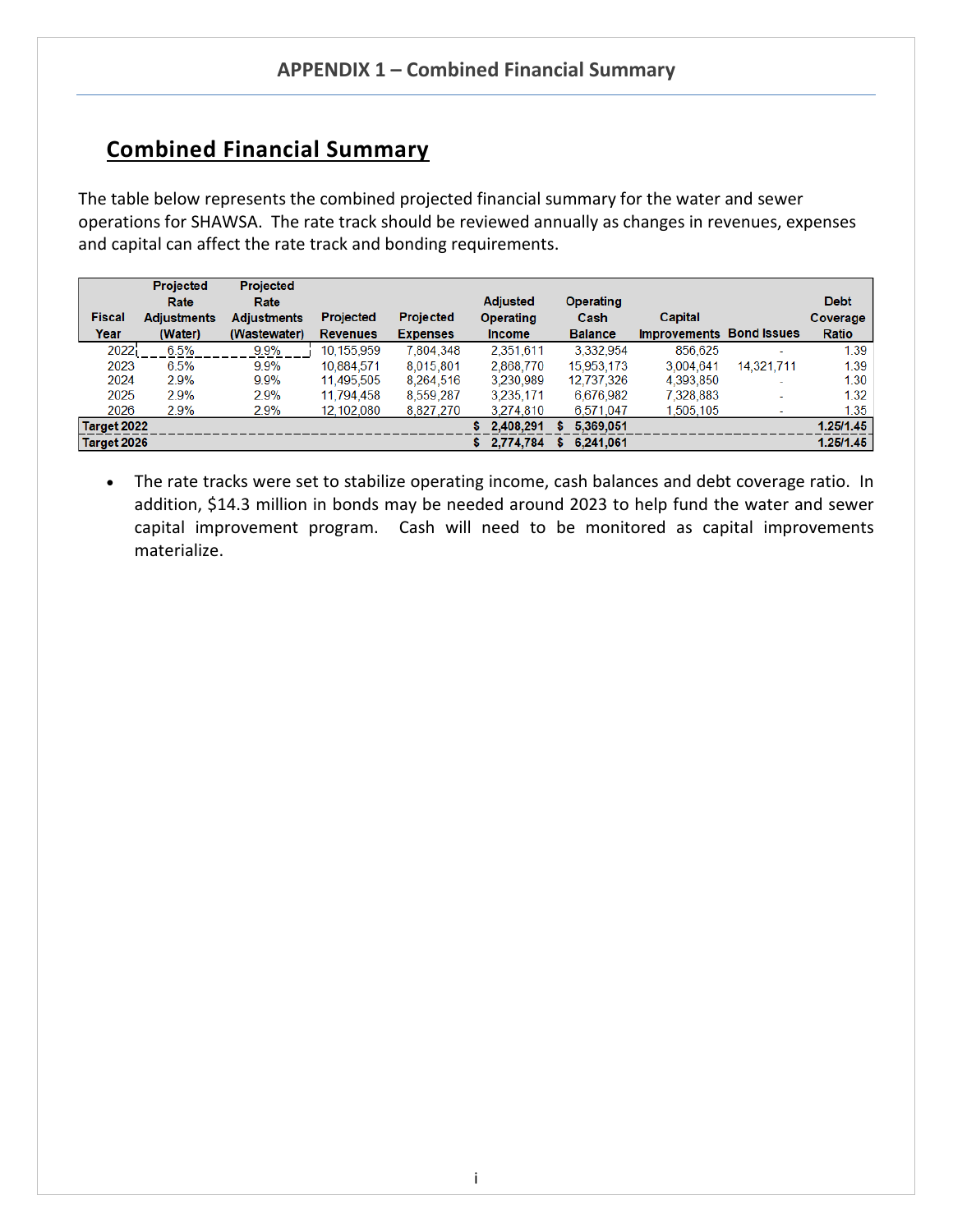# **Appendix 2 – Proposed Rate Design and Impacts**

| <b>SHAWSA, MI</b>                                |                                |                           |                            |                         |
|--------------------------------------------------|--------------------------------|---------------------------|----------------------------|-------------------------|
| <b>Sewer Department</b>                          |                                |                           | UTILITY FINANCIAL          |                         |
| Forecasted 2023 with 9.9% Proposed Rate Increase |                                |                           |                            |                         |
|                                                  | <b>Current</b><br><b>Rates</b> |                           | <b>COS</b><br><b>Rates</b> | <b>Proposed</b><br>2023 |
| <b>Commodity Rate</b>                            | \$5.000                        |                           | \$5.243                    | \$5.500                 |
| <b>Inside City - Customer Charge</b>             |                                |                           |                            |                         |
| 5/8"                                             | \$<br>38.85                    | $\boldsymbol{\mathsf{S}}$ | 37.55                      | \$<br>42.50             |
| 3/4"                                             | 38.85                          |                           | 38.99                      | 42.50                   |
| 1"                                               | 52.00                          |                           | 38.99                      | 56.00                   |
| 1.25"                                            | 75.00                          |                           | 77.99                      | 76.00                   |
| 1.5"                                             | 105.00                         |                           | 124.78                     | 110.00                  |
| 2"                                               | 155.00                         |                           | 233.96                     | 166.50                  |
| 3"                                               | 240.00                         |                           | 389.94                     | 252.00                  |
| 4"                                               | 385.00                         |                           | 779.88                     | 428.00                  |
| 6"                                               | 600.00                         |                           | 1,247.81                   | 662.50                  |
| <b>Outside City - Customer Charge</b>            |                                |                           |                            |                         |
| 5/8"                                             | \$<br>28.85                    | \$                        | 38.99                      | \$<br>32.60             |
| 3/4"                                             | 28.85                          |                           | 38.99                      | 32.60                   |
| 1"                                               | 38.50                          |                           | 38.99                      | 42.50                   |
| 1.25"                                            | 55.50                          |                           |                            | 57.50                   |
| 1.5"                                             | 78.00                          |                           | 124.78                     | 83.00                   |
| 2"                                               | 115.00                         |                           | 233.96                     | 126.00                  |
| 3"                                               | 178.00                         |                           | 389.94                     | 191.00                  |
| 4"                                               | 285.00                         |                           | 779.88                     | 324.00                  |
| 6"                                               | 445.00                         |                           | 1,247.81                   | 500.75                  |
| <b>Overall Increase</b>                          |                                |                           |                            | 9.9%                    |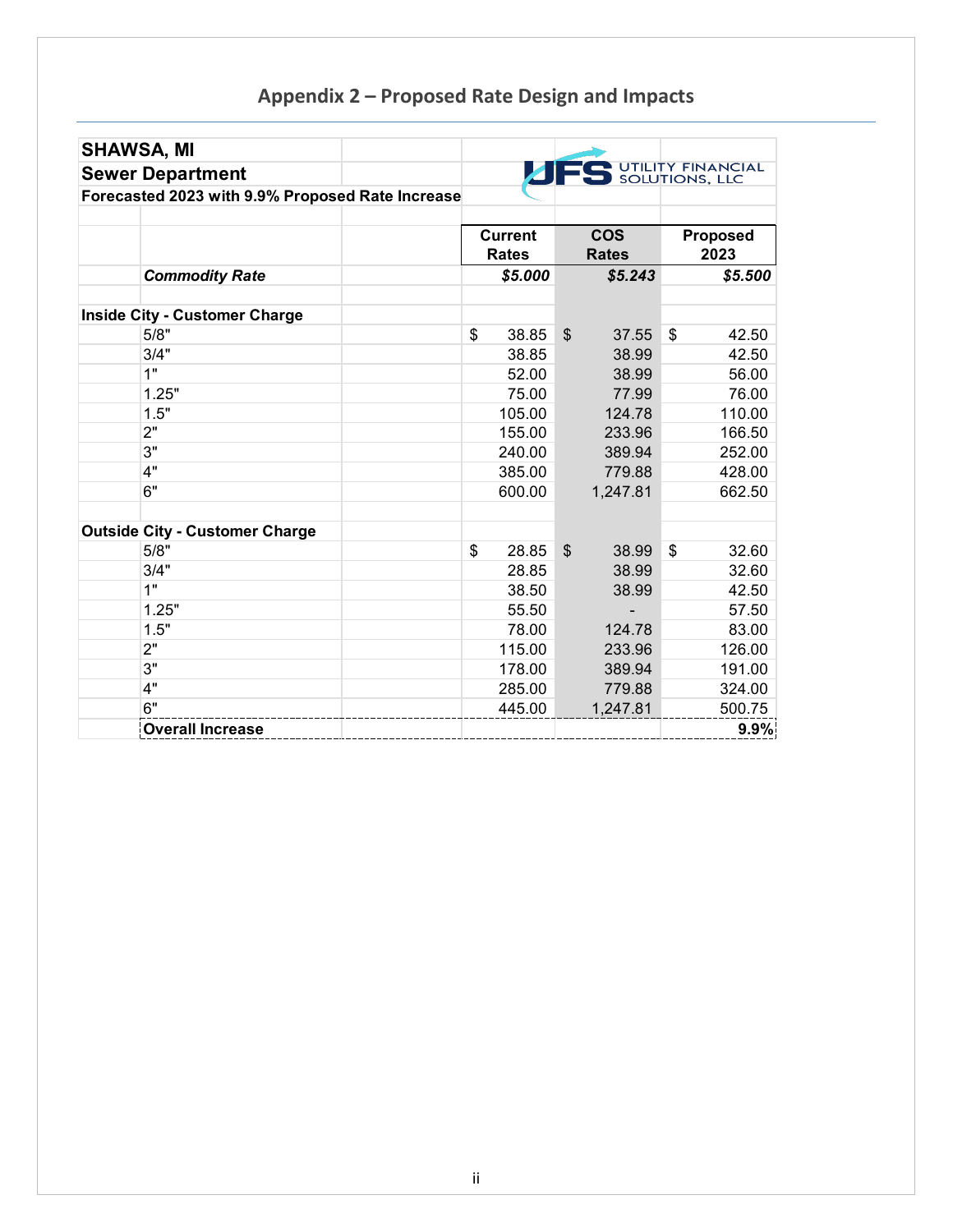# **Appendix 2 – Proposed Rate Design and Impacts**

| <b>INSIDE CITY</b>              |          |                  |    |                            |                    |                   |                         |                   |      | <b>OUTSIDE CITY</b>             |                          |                         |               |                 |                             |                      |                   |  |  |
|---------------------------------|----------|------------------|----|----------------------------|--------------------|-------------------|-------------------------|-------------------|------|---------------------------------|--------------------------|-------------------------|---------------|-----------------|-----------------------------|----------------------|-------------------|--|--|
|                                 |          | Current          |    |                            |                    | Proposed          |                         |                   |      |                                 |                          | Current                 |               | cos             | Proposed                    |                      |                   |  |  |
| 5/8"                            |          | Rates            |    | <b>COS Charge</b>          |                    | Rates             |                         |                   | 5/8" |                                 |                          | Rates                   |               | Charge          | Rates                       |                      |                   |  |  |
| <b>Customer Service Charge</b>  | \$       | 38.85            | \$ | 37.55                      | \$                 | 42.50             |                         |                   |      | <b>Customer Service Charge</b>  | \$                       | 28.85                   | \$            | 38.99           | \$<br>32.60                 |                      |                   |  |  |
| Commodity Rate                  | \$       | 5.000            | \$ | 5.243                      | \$                 | 5.500             |                         |                   |      | <b>Commodity Rate</b>           | \$                       | 5.000                   | \$            | 5.243           | \$<br>5.500                 |                      |                   |  |  |
|                                 |          |                  |    |                            |                    |                   |                         |                   |      |                                 |                          |                         |               |                 |                             |                      |                   |  |  |
| Monthly Usage Level in CCF      |          | Current<br>Rates |    | COS Charge                 |                    | Proposed<br>Rates | <b>Dollar</b><br>Impact | Percent<br>Change |      | Monthly Usage Level in CCF      |                          | Current<br>Rates        |               | COS<br>Charge   | Proposed<br>Rates           | Dollar<br>Impact     | Percent<br>Change |  |  |
| 5                               | \$       | 63.85            | \$ | 63.77                      | \$                 | 70.00             | 6.15<br>\$              | 9.63%             |      | 5                               | \$                       | 53.85                   | \$            | 65.21           | \$<br>60.10                 | \$<br>6.25           | 11.61%            |  |  |
| $\overline{7}$                  | \$       | 73.85            | \$ | 74.25                      | \$                 | 81.00             | 7.15                    | 9.68%             |      | $\overline{7}$                  | \$                       | 63.85                   | \$            | 75.69           | \$<br>71.10                 | 7.25                 | 11.35%            |  |  |
| 9                               | \$       | 83.85            | \$ | 84.74                      | \$                 | 92.00             | 8.15                    | 9.72%             |      | 9                               | \$                       | 73.85                   | \$            | 86.18           | $\mathfrak s$<br>82.10      | 8.25                 | 11.17%            |  |  |
| 12                              | \$       | 98.85            | \$ | 100.47                     | \$                 | 108.50            | 9.65                    | 9.76%             |      | 12                              | \$.                      | 88.85                   | \$            | 101.91          | \$<br>98.60                 | 9.75                 | 10.97%            |  |  |
| 15                              | \$       | 113.85           | \$ | 116.20                     | \$                 | 125.00            | 11.15                   | 9.79%             |      | 15                              | \$                       | 103.85                  | $\sqrt{3}$    | 117.64          | \$<br>115.10                | 11.25                | 10.83%            |  |  |
|                                 |          |                  |    |                            |                    |                   |                         |                   |      |                                 |                          |                         |               |                 |                             |                      |                   |  |  |
|                                 |          | Current          |    |                            |                    | Proposed          |                         |                   |      |                                 |                          | Current                 |               | cos             | Proposed                    |                      |                   |  |  |
| 3/4"                            |          | Rates            |    | COS Charge                 |                    | Rates             |                         |                   | 3/4" |                                 |                          | <b>Rates</b>            |               | Charge          | Rates                       |                      |                   |  |  |
| <b>Customer Service Charge</b>  | \$       | 38.85            | \$ | 38.99                      | \$                 | 42.50             |                         |                   |      | <b>Customer Service Charge</b>  | \$                       | 28.85                   | \$            | 38.99           | 32.60<br>\$                 |                      |                   |  |  |
| <b>Commodity Rate</b>           | \$       | 5.000            | \$ | 5.243                      | \$                 | 5.500             |                         |                   |      | <b>Commodity Rate</b>           | \$                       | 5.000                   | \$            | 5.243           | \$<br>5.500                 |                      |                   |  |  |
|                                 |          | Current          |    |                            |                    | Proposed          | Dollar                  | Percent           |      |                                 |                          | Current                 |               | cos             | Proposed                    | Dollar               | Percent           |  |  |
| Monthly Usage Level in CCF<br>5 |          | Rates<br>63.85   | \$ | COS Charge<br>65.21        | \$                 | Rates<br>70.00    | Impact<br>\$<br>6.15    | Change<br>9.63%   |      | Monthly Usage Level in CCF<br>5 |                          | <b>Rates</b><br>53.85   | \$            | Charge<br>65.21 | Rates<br>\$<br>60.10        | Impact<br>\$<br>6.25 | Change<br>11.61%  |  |  |
| $\overline{7}$                  | \$<br>\$ | 73.85            | \$ | 75.69                      | \$                 | 81.00             | 7.15                    | 9.68%             |      | $\overline{7}$                  | \$<br>\$                 | 63.85                   | \$            | 75.69           | 71.10<br>$\mathbf{\hat{z}}$ | 7.25                 | 11.35%            |  |  |
| 9                               | \$       | 83.85            | \$ | 86.18                      | \$                 | 92.00             | 8.15                    | 9.72%             |      | 9                               | \$                       | 73.85                   | \$            | 86.18           | $\mathsf{s}$<br>82.10       | 8.25                 | 11.17%            |  |  |
| 12                              | \$       | 98.85            | \$ | 101.91                     | \$                 | 108.50            | 9.65                    | 9.76%             |      | 12                              | \$                       | 88.85                   | \$            | 101.91          | \$<br>98.60                 | 9.75                 | 10.97%            |  |  |
| 15                              | \$       | 113.85           | \$ | 117.64                     | \$                 | 125.00            | 11.15                   | 9.79%             |      | 15                              | \$                       | $103.85$ \$             |               | 117.64          | \$<br>115.10                | 11.25                | 10.83%            |  |  |
|                                 |          |                  |    |                            |                    |                   |                         |                   |      |                                 |                          |                         |               |                 |                             |                      |                   |  |  |
|                                 |          | Current<br>Rates |    | <b>COS Charge</b>          |                    | Proposed<br>Rates |                         |                   | 1"   |                                 |                          | Current<br>Rates        |               | COS<br>Charge   | Proposed<br>Rates           |                      |                   |  |  |
| <b>Customer Service Charge</b>  | \$       | 52.00            | \$ | 38.99                      | \$                 | 56.00             |                         |                   |      | <b>Customer Service Charge</b>  | \$                       | 38.50                   | \$            | 38.99           | 42.50<br>\$                 |                      |                   |  |  |
| <b>Commodity Rate</b>           | \$       | 5.000            | \$ | 5.243                      | \$                 | 5.500             |                         |                   |      | <b>Commodity Rate</b>           | \$                       | 5.000                   | \$            | 5.243           | \$<br>5.500                 |                      |                   |  |  |
|                                 |          |                  |    |                            |                    |                   |                         |                   |      |                                 |                          |                         |               |                 |                             |                      |                   |  |  |
|                                 |          | Current<br>Rates |    |                            |                    | Proposed          | Dollar                  | Percent           |      |                                 |                          | Current<br><b>Rates</b> |               | cos             | Proposed                    | Dollar               | Percent           |  |  |
| Monthly Usage Level in CCF<br>5 |          | 77.00            | \$ | <b>COS Charge</b><br>65.21 | \$                 | Rates<br>83.50    | Impact<br>\$<br>6.50    | Change<br>8.44%   |      | Monthly Usage Level in CCF<br>5 | \$                       | 63.50                   | \$            | Charge<br>65.21 | Rates<br>\$<br>70.00        | Impact<br>\$<br>6.50 | Change<br>10.24%  |  |  |
| 10                              | \$<br>\$ | 102.00           | \$ | 91.42                      | $\mathbf{\hat{S}}$ | 111.00            | 9.00                    | 8.82%             |      | 10                              | $\mathfrak{L}$           | 88.50                   | \$            | 91.42           | \$<br>97.50                 | 9.00                 | 10.17%            |  |  |
| 15                              | \$       | 127.00           | \$ | 117.64                     | \$                 | 138.50            | 11.50                   | 9.06%             |      | 15                              | \$                       | 113.50                  | \$            | 117.64          | $\mathfrak{s}$<br>125.00    | 11.50                | 10.13%            |  |  |
| 20                              | \$       | 152.00           | \$ | 143.85                     | \$                 | 166.00            | 14.00                   | 9.21%             |      | 20                              | \$                       | 138.50                  | \$            | 143.85          | \$<br>152.50                | 14.00                | 10.11%            |  |  |
| 25                              | \$       | 177.00           | \$ | 170.07                     | \$                 | 193.50            | 16.50                   | 9.32%             |      | 25                              | \$                       | 163.50                  | \$            | 170.07          | \$<br>180.00                | 16.50                | 10.09%            |  |  |
|                                 |          | Current          |    |                            |                    | Proposed          |                         |                   |      |                                 |                          | Current                 |               | cos             | Proposed                    |                      |                   |  |  |
| 1.5"                            |          | Rates            |    | <b>COS Charge</b>          |                    | Rates             |                         |                   | 1.5" |                                 |                          | <b>Rates</b>            |               | Charge          | Rates                       |                      |                   |  |  |
| <b>Customer Service Charge</b>  | \$       | 105.00           | \$ | 124.78                     | \$                 | 110.00            |                         |                   |      | <b>Customer Service Charge</b>  | \$                       | 78.00                   | \$            | 124.78          | \$<br>83.00                 |                      |                   |  |  |
| Commodity Rate                  | S        | 5.000            | \$ | 5.243                      | \$                 | 5.500             |                         |                   |      | <b>Commodity Rate</b>           | \$                       | 5.000                   | \$            | 5.243           | 5.500<br>\$                 |                      |                   |  |  |
|                                 |          | Current          |    |                            |                    | Proposed          | Dollar                  | Percent           |      |                                 |                          | Current                 |               | COS             | Proposed                    | Dollar               | Percent           |  |  |
| Monthly Usage Level in CCF      |          | Rates            |    | COS Charge                 |                    | Rates             | Impact                  | Change            |      | Monthly Usage Level in CCF      |                          | Rates                   |               | Charge          | Rates                       | Impact               | Change            |  |  |
| 50                              | \$       | 355.00           | \$ | 386.93                     | \$                 | 385.00            | 30.00<br>\$             | 8.45%             |      | 50                              | \$                       | 328.00                  | \$            | 386.93          | \$<br>358.00                | \$<br>30.00          | 9.15%             |  |  |
| 60                              | \$<br>£. | 405.00           | \$ | 439.36                     | \$                 | 440.00            | 35.00                   | 8.64%             |      | 60                              | \$<br>$\mathbf{\hat{z}}$ | 378.00                  | \$            | 439.36          | \$<br>413.00                | 35.00                | 9.26%             |  |  |
| 70<br>80                        |          | 455.00           | \$ | 491.79                     | \$                 | 495.00            | 40.00                   | 8.79%<br>8.91%    |      | 70<br>80                        |                          | 428.00                  | $\mathfrak s$ | 491.79          | \$<br>468.00                | 40.00                | 9.35%<br>9.41%    |  |  |
| 90                              | \$       | 505.00           | \$ | 544.22<br>596.65           | \$                 | 550.00<br>605.00  | 45.00<br>50.00          | 9.01%             |      | 90                              | \$                       | 478.00                  | \$<br>\$      | 544.22          | \$<br>523.00                | 45.00<br>50.00       | 9.47%             |  |  |
|                                 | \$       | 555.00           | \$ |                            | \$                 |                   |                         |                   |      |                                 | \$                       | 528.00                  |               | 596.65          | \$<br>578.00                |                      |                   |  |  |
|                                 |          | Current<br>Rates |    | <b>COS Charge</b>          |                    | Proposed<br>Rates |                         |                   | 2"   |                                 |                          | Current<br>Rates        |               | cos<br>Charge   | Proposed<br>Rates           |                      |                   |  |  |
| <b>Customer Service Charge</b>  | \$       | 155.00           | \$ | 233.96                     | \$                 | 166.50            |                         |                   |      | <b>Customer Service Charge</b>  | \$                       | 115.00                  | \$            | 233.96          | \$<br>126.00                |                      |                   |  |  |
| <b>Commodity Rate</b>           | \$       | 5.000            | \$ | 5.243                      | \$                 | 5.500             |                         |                   |      | <b>Commodity Rate</b>           | \$                       | 5.000                   | \$            | 5.243           | 5.500<br>\$                 |                      |                   |  |  |
|                                 |          | Current          |    |                            |                    | Proposed          | Dollar                  | Percent           |      |                                 |                          | Current                 |               | cos             | Proposed                    | Dollar               | Percent           |  |  |
| Monthly Usage Level in CCF      |          | Rates            |    | COS Charge                 |                    | Rates             | Impact                  | Change            |      | Monthly Usage Level in CCF      |                          | Rates                   |               | Charge          | Rates                       | Impact               | Change            |  |  |
| 60                              | \$       | 455.00           | \$ | 548.54                     | \$                 | 496.50            | 41.50<br>\$             | 9.12%             |      | 60                              | \$                       | 415.00                  | \$            | 548.54          | \$<br>456.00                | \$41.00              | 9.88%             |  |  |
| 70                              | \$       | 505.00           | \$ | 600.97                     | \$                 | 551.50            | 46.50                   | 9.21%             |      | 70                              | \$                       | 465.00                  | \$            | 600.97          | \$<br>511.00                | 46.00                | 9.89%             |  |  |
| 80                              | \$       | 555.00           | \$ | 653.40                     | \$                 | 606.50            | 51.50                   | 9.28%             |      | 80                              | \$                       | 515.00                  | \$            | 653.40          | \$<br>566.00                | 51.00                | 9.90%             |  |  |
| 90                              | \$       | 605.00           | \$ | 705.83                     | \$                 | 661.50            | 56.50                   | 9.34%             |      | 90                              | \$                       | 565.00                  | \$            | 705.83          | \$<br>621.00                | 56.00                | 9.91%             |  |  |
| 100                             | \$       | 655.00           | \$ | 758.26                     | \$                 | 716.50            | 61.50                   | 9.39%             |      | 100                             | \$                       | 615.00                  | \$            | 758.26          | \$<br>676.00                | 61.00                | 9.92%             |  |  |